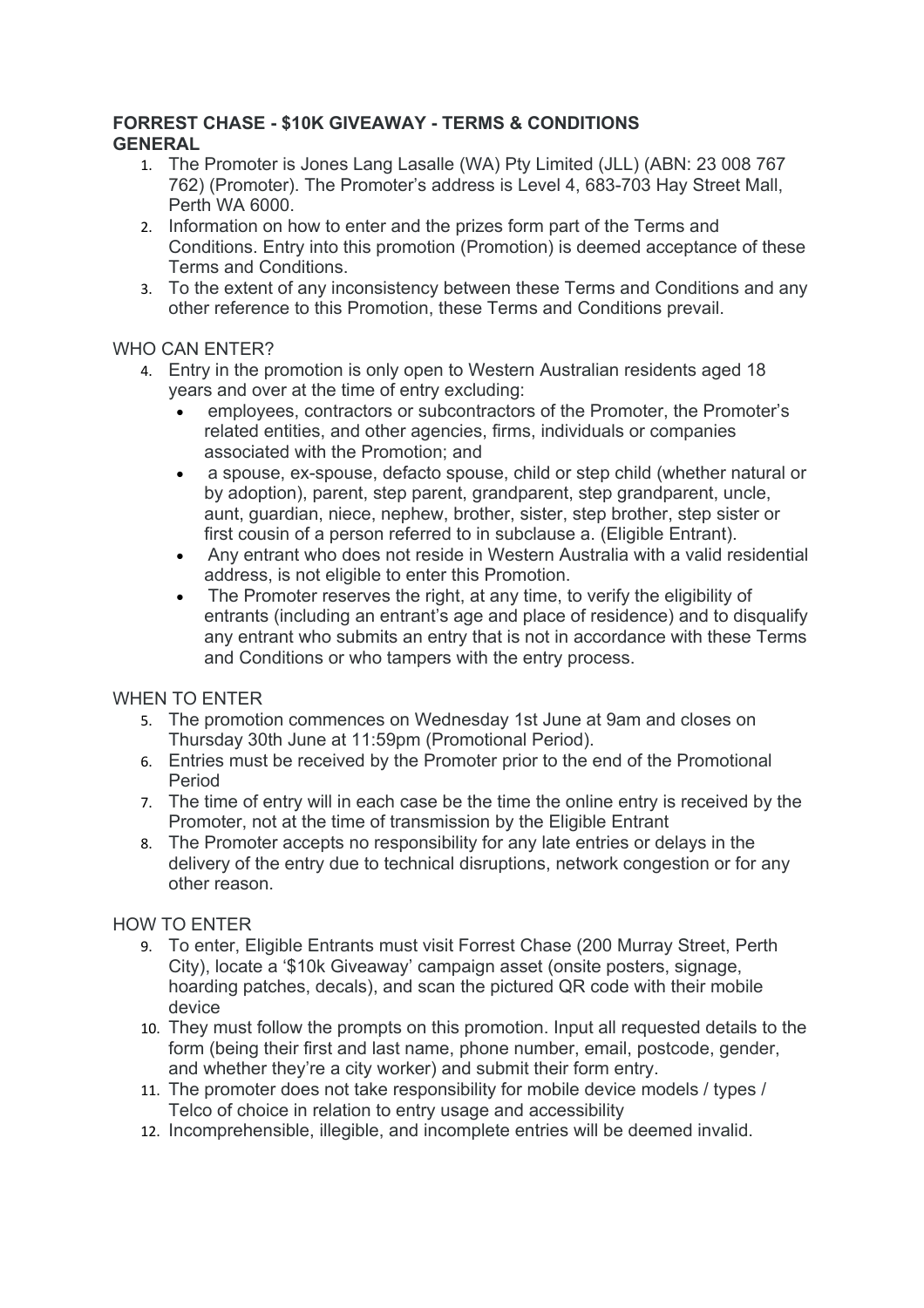13. Any entry that is made on behalf of an Eligible Entrant by a third party will be invalid, unless the Eligible Entrant requires the assistance of a third party to enter due to a disability.

## DISQUALIFICATION

- 14. Any entrant found to:
	- have used a third party (including online promotion entry site) to enter on their behalf (other than as permitted under clause 15);
	- have entered incorrect contact details;
	- have provided false information or who seeks to gain an unfair advantage or to manipulate this Promotion; or
	- not be an Eligible Entrant, (Disqualified Entrant) will have their entry invalidated and any claim they have to any prize will be invalidated.
	- If a Disqualified Entrant is awarded a prize and then found to be a Disqualified Entrant, the Disqualified Entrant must immediately return the prize awarded.
	- The Promoter has sole discretion to determine if any entrant is a Disqualified **Entrant**
- 15. The Promoter reserves the right, at any time, to request whatever documentation it deems necessary to confirm if the entrant is a Disqualified Entrant. An entrant must provide any requested documentation to the Promoter promptly upon request.
- 16. The Promoter's legal rights to recover damages or other compensation from such an offender are reserved.

## PRIZES

- 17. The prize is a \$10,000 Forrest Chase gift card.
- 18. The winner of the \$10,000 Forrest Chase one-off draw will receive a \$10,000 gift card that can be used at Forrest Chase.
	- 1. There is 1 (ONE) prize of this kind, at a value of \$10,000.
	- 2. The prize is non-transferable.
	- 3. The prize cannot be redeemed for cash and no change will be given.
	- 4. The gift card is valid for 12 months after the date of issue.
- 19. It is a condition of accepting the prize that the winner must comply with all the conditions of use of the prize.
- 20. As a condition of accepting a prize, the Promoter reserves the right to request winners:
	- 1. provide proof of identity, proof of age and proof of residency; and
	- 2. sign any legal documentation as and in the form required by the Promoter and/or prize supplier in their absolute discretion, including but not limited to a legal release and indemnity form.
	- 3. In the event that a winner cannot provide suitable proof, that winner will forfeit the prize in whole and no substitute will be offered. The Promoter's decision in relation to any aspect of the Promotion is subject to WA legislation but also final and binding on each person who enters. No correspondence will be entered into.

## NUMBER OF ENTRIES PERMITTED

- 21. Multiple entries are allowed
- 22. Only one entry is permitted per day.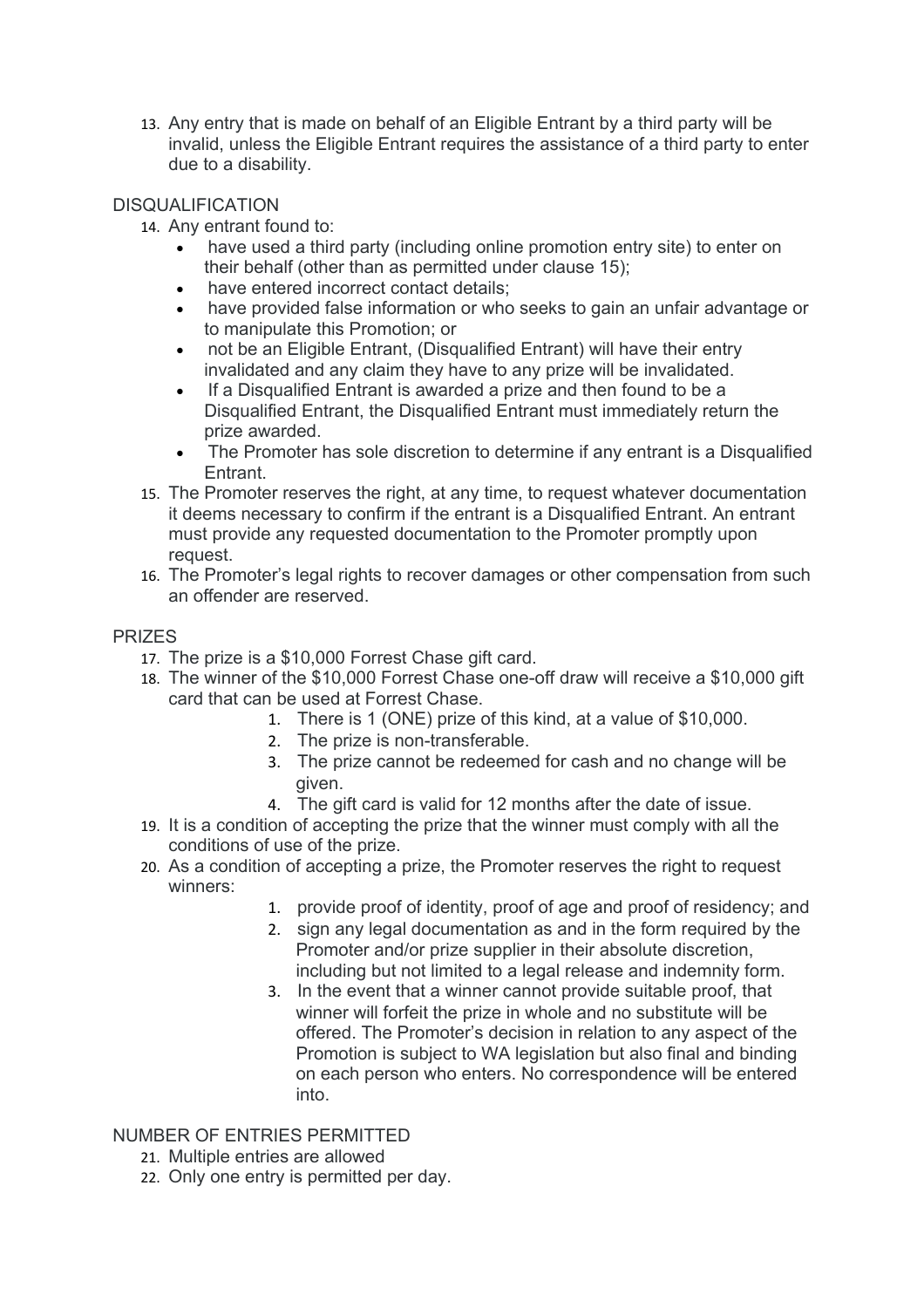### DRAW AND NOTIFICATION OF MAJOR PRIZE WINNER

- 23. For the \$10,000 gift card prize, One winner will be drawn at random on Friday 1st July after 10am.
- 24. The winner will be notified by email or phone on within 7 days.
- 25. Upon confirmation, the winner's name will be announced on Forrest Chase's social media profiles.

#### PRIVACY COLLECTION STATEMENT

- 26. The Promoter collects entrants' personal information in order to conduct the promotion and may, for this purpose, disclose such personal information to third parties, including but not limited to employees, contractors or subcontractors of the Promoter, the Promoter's related entities, and other agencies, firms, individuals or companies associated with the Promotion, prize suppliers and, as required, to Australian regulatory authorities.
- 27. Entry in the Promotion is conditional on providing this personal information.
- 28. The Promoter will also use and handle personal information as set out in its Privacy Policy, which can be viewed at https://forrestchase.com.au/privacy-policy/
- 29. By entering the Promotion, entrants consent to:
	- 1. the use of their personal information as described and agree that the Promoter may use this information, or disclose it to other organisations that may use it, for promotional, marketing, publicity, research and profiling purposes, including sending electronic messages or telephoning the entrant without any further reference or payment to the entrants; and
	- 2. being contacted by the Promoter, the Promoter's related entities, and other agencies, firms, individuals or companies associated with the Promotion.
	- 3. Entrants may request access or to update your personal information or lodge a complaint by writing to The Promoter, JLL, PO Box 5623, St Georges Terrace Perth, WA 6831.
	- 4. All entries and any copyright subsisting in the entries become and remain the property of the Promoter.

#### EXCLUSION OF LIABILITY

30. Nothing in these Terms and Conditions limit, exclude or modify or purports to limit, exclude or modify the statutory consumer guarantees as provided under the *Promotion and Consumer Act 2010*(Cth), as well as any other implied warranties under the ASIC Act or similar consumer protection laws in the State and Territories of Australia (Non-Excludable Guarantees). Except for any liability that cannot by law be excluded, including the Non-Excludable Guarantees, the Promoter (including its respective officers, employees and agents) is not responsible for and excludes all liability (including negligence), for any personal injury or any loss or damage (including loss of opportunity) whether direct, indirect, special or consequential, arising in any way out of the Promotion.

#### FURTHER TERMS AND CONDITIONS

- 31. All times noted in these Terms and Conditions are AWST (Australian Western Standard Time).
- 32. Entrants must have ongoing access to the email account and phone number used to send their entry with the form. The Promotor, the Promoter's related entities, and other agencies, firms, individuals or companies associated with the